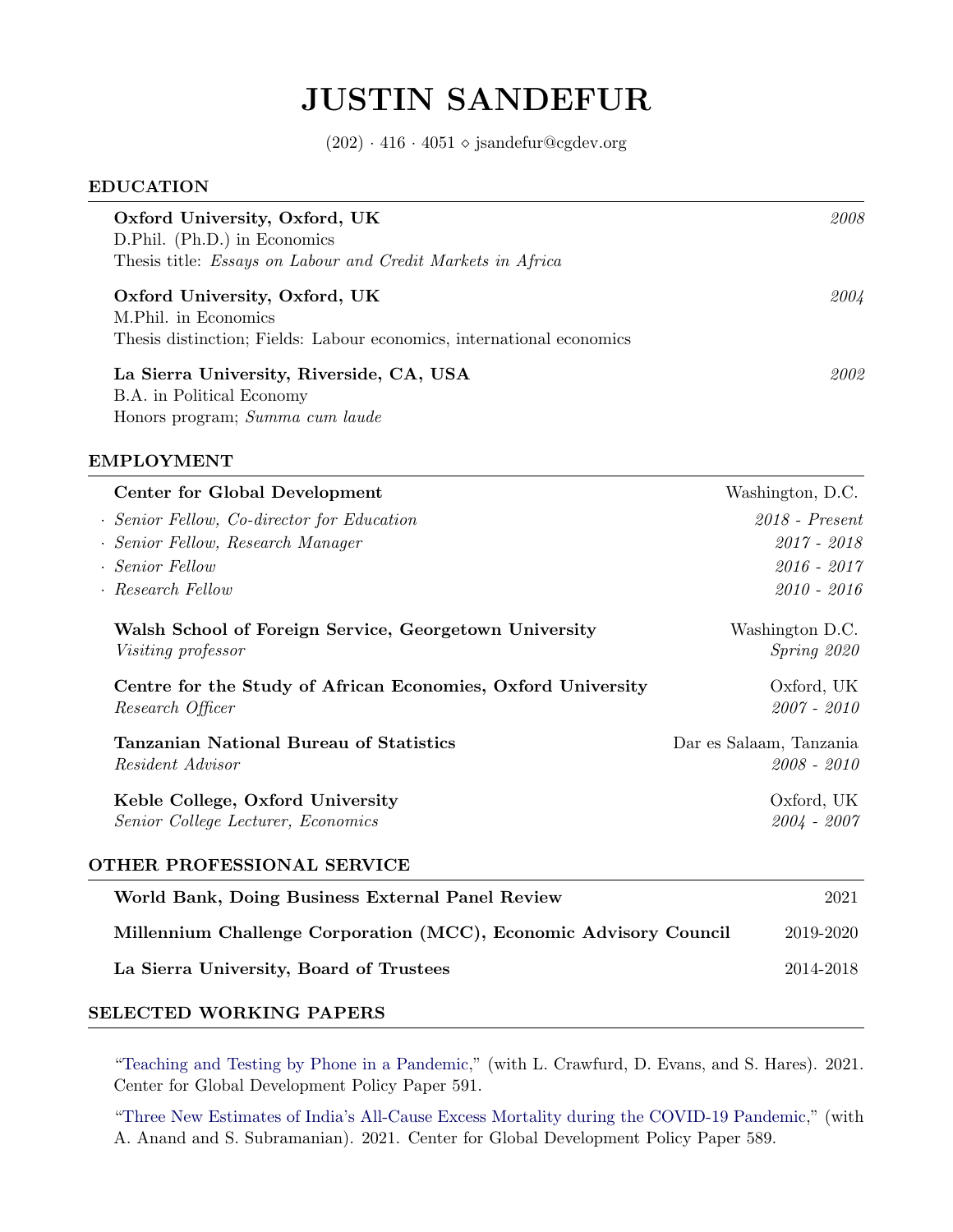• Coverage by the [New York Times,](https://www.nytimes.com/2021/07/20/world/asia/india-covid-pandemic-excess-deaths.html) [Wall Street Journal,](https://www.wsj.com/articles/indias-covid-19-death-toll-is-likely-in-the-millions-study-finds-11626792531) etc.

["Do High-Stakes Exams Promote Consistent Educational Standards?,](https://www.cgdev.org/publication/do-high-stakes-exams-promote-consistent-educational-standards)" (with J. Rossiter, M. Abreh, and A. Ali). 2021. Center for Global Development Policy Paper 581.

["The Macroeconomics of Pandemics in Developing Countries: An Application to Uganda,](https://www.cgdev.org/publication/macroeconomics-pandemics-developing-countries-application-uganda)" (with T. von Carnap, I. Almas, T. Bold, and S. Ghisolfi). 2020. Center for Global Development Policy Paper 555.

["Is the World Bank's COVID Crisis Lending Big Enough, Fast Enough? New Evidence on Loan](https://www.cgdev.org/publication/world-banks-covid-crisis-lending-big-enough-fast-enough-new-evidence-loan-disbursements) [Disbursements,](https://www.cgdev.org/publication/world-banks-covid-crisis-lending-big-enough-fast-enough-new-evidence-loan-disbursements)" (with J. Duggan, S. Morris, and G. Yang). 2020. Center for Global Development Policy Paper 554.

["A Rosetta Stone for Human Capital,](https://www.cgdev.org/publication/rosetta-stone-human-capital)" (with D. Patel). 2020. Center for Global Development Policy Paper 550.

• Beautiful graphic based on the paper from The Economist data team, ["It's better to be a poor](https://www.economist.com/graphic-detail/2020/10/03/its-better-to-be-a-poor-pupil-in-a-rich-country-than-the-reverse) [pupil in a rich country than the reverse."](https://www.economist.com/graphic-detail/2020/10/03/its-better-to-be-a-poor-pupil-in-a-rich-country-than-the-reverse)

"Deliberative Democracy and the Resource Curse: Experimental Evidence from Tanzania," (with N. Birdsall, J. Fishkin, and M. Moyo).

- Blog series: [Part 1,](https://www.cgdev.org/blog/tanzania-poll-results-can-deliberative-democracy-cure-resource-curse) [Part 2,](https://www.cgdev.org/blog/political-paradox-cash-transfers) [Part 3](https://www.cgdev.org/blog/can-poll-results-sway-elite-opinion-tanzanias-resource-boom)
- Coverage on [NPR.](https://www.npr.org/sections/goatsandsoda/2015/05/18/406462789/its-not-a-come-on-from-a-satanic-cult-its-a-new-kind-of-poll)

["Measuring Rents from Public Employment: Regression Discontinuity Evidence from Kenya,](https://www.cgdev.org/sites/default/files/measuring-rents-public-employment-regression-discontinuity-evidence-kenya.pdf)" (with N. Barton and T. Bold). 2017. Center for Global Development WP 457.

["Costing a Data Revolution,](http://www.cgdev.org/sites/default/files/demombynes-sandefur-costing-data-revolution_1.pdf)" (with G. Demombynes). 2015. Center for Global Development WP 383.

["We just ran 23 million queries of the World Bank's website,](http://www.cgdev.org/sites/default/files/dykstra-sandefur-povcal-net-world-bank_1.pdf)" (with S. Dykstra and B. Dykstra). 2014. Center for Global Development WP 362.

["The High Return to Private Schooling in a Low-Income Country,](http://international.cgdev.org/publication/high-return-private-schooling-low-income-country-working-paper-279)" (with T. Bold, M. Kimenyi, and G. Mwabu). 2011. Center for Global Development WP 279.

["Delivering Justice to the Poor: Theory and Experimental Evidence from Liberia,](https://editorialexpress.com/cgi-bin/conference/download.cgi?db_name=CSAE2013&paper_id=1014)" (with B. Siddiqi).

"The Economics of Due Process: Police Monitoring Versus Legal Aid in Sierra Leone," (with B. Siddiqi and A. Varvaloucas).

# JOURNAL ARTICLES

["Beyond Short-term Learning Gains: The Impact of Outsourcing Schools in Liberia after Three Years."](https://www.cgdev.org/publication/beyond-short-term-learning-gains-impact-outsourcing-schools-liberia-after-three-years) Forthcoming, Economic Journal, with M. Romero.

• Coverage in the [Financial Times](https://www.ft.com/content/35ebb4be-5872-40aa-8be5-28ab1fc36172)

["The new era of unconditional convergence."](https://www.sciencedirect.com/science/article/abs/pii/S030438782100064X) 2021. Journal of Development Economics, with D. Patel and A. Subramanian.

- Blog post, ["Everything You Know about Cross-Country Convergence Is \(Now\) Wrong.](https://piie.com/blogs/realtime-economic-issues-watch/everything-you-know-about-cross-country-convergence-now-wrong)"
- Commentary from [Paul Krugman in the New York Times](https://www.nytimes.com/2018/10/20/opinion/notes-on-global-convergence-wonkish-and-off-point.html) and [Noah Smith for Bloomberg.](https://www.bloomberg.com/opinion/articles/2018-10-18/why-the-developing-world-started-gaining-on-the-west)

["Predicted COVID-19 fatality rates based on age, sex, comorbidities and health system capacity."](https://gh.bmj.com/content/5/9/e003094.info) 2020, BMJ-Global Health, with S. Ghisolfi, I.Almas, T. von Carnap, J. Heitner, and T. Bold.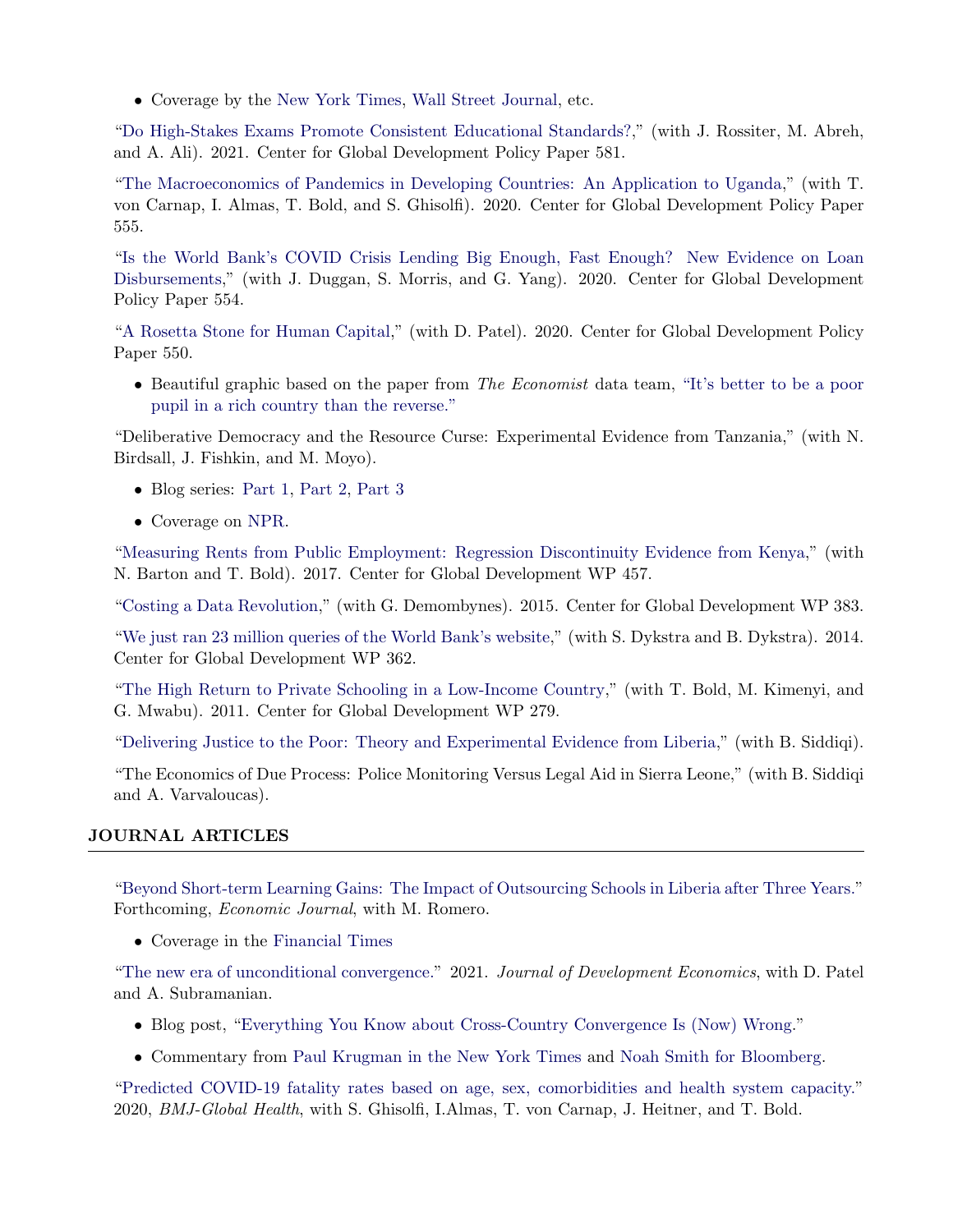["Outsourcing education: Experimental evidence from Liberia."](https://www.aeaweb.org/articles?id=10.1257/aer.20181478&&from=f) 2020, American Economic Review, with M. Romero and W. Sandholtz.

• Coverage of the project in [The New York Times Magazine](https://www.nytimes.com/2017/06/27/magazine/can-a-tech-start-up-successfully-educate-children-in-the-developing-world.html) (by Peg Tyre), [The New York Times](https://www.nytimes.com/2016/06/14/opinion/liberia-desperate-to-educate-turns-to-charter-schools.html) (by Tina Rosenberg), [New York Times op-ed column](https://www.nytimes.com/2017/07/15/opinion/sunday/bridge-schools-liberia.html) (by Nick Kristof), [The Economist](https://www.economist.com/middle-east-and-africa/2017/09/07/a-report-card-for-liberias-charter-schools) (by John McDermott), and [The Financial Times weekend magazine cover story](https://www.ft.com/content/291b7fca-2487-11e7-a34a-538b4cb30025) (by David Pilling)

["Girls' schooling and women's literacy: schooling targets alone won't reach learning goals."](https://www.sciencedirect.com/science/article/pii/S0738059320304016) 2020, International Journal of Educational Development, with L. Pritchett.

["Regression discontinuity analysis of Gavi's impact on vaccination rates."](https://www.sciencedirect.com/science/article/pii/S0304387819305309) 2019, Journal of Development Economics, with S. Dykstra, A. Glassman, and C. Kenny.

["Experimental evidence on scaling up education reforms in Kenya."](http://www.sciencedirect.com/science/article/pii/S0047272718301518) 2018. Journal of Public Economics, with T. Bold, M. Kimenyi, G. Mwabu, and A. Ng'ang'a.

["Internationally comparable mathematics scores for fourteen African countries."](http://www.sciencedirect.com/science/article/pii/S0272775717300055) 2018. Economics of Education Review.

["Small price incentives increase women's access to land titles in Tanzania."](http://www.sciencedirect.com/science/article/pii/S030438781630044X) 2016. Journal of Development Economics, with D. Ali, M. Collin, K. Deininger, S. Dercon, and A. Zeitlin.

["Learning from experiments when context matters."](https://www.aeaweb.org/articles.php?doi=10.1257/aer.p20151016) 2015. American Economic Review, Papers  $\mathcal{B}$ Proceedings, with L. Pritchett.

["The political economy of bad data: evidence from African survey and administrative statistics.](http://www.tandfonline.com/doi/abs/10.1080/00220388.2014.968138)" 2015. Journal of Development Studies, with A. Glassman.

["Context matters for size: Why external validity claims and development practice do not mix."](http://www.degruyter.com/view/j/jgd.2013.4.issue-2/jgd-2014-0004/jgd-2014-0004.xml?format=INT) 2014. Journal of Globalization and Development, with L. Pritchett.

["Can free provision reduce demand for public services? Evidence from Kenyan education."](http://wber.oxfordjournals.org/content/early/2014/01/10/wber.lht038.abstract) 2014. World Bank Economic Review, with T. Bold, M. Kimenyi, and G. Mwabu.

["Public and private provision of education in Kenya."](http://jae.oxfordjournals.org/content/22/suppl_2/ii39) 2013. Journal of African Economies, 22, with T. Bold and M. Kimenyi.

["The returns to formality and informality in urban Africa."](http://www.sciencedirect.com/science/article/pii/S0927537111001023) 2011. Labour Economics, 18(S1):S23–S31, with P. Falco, A. Kerr, N. Rankin, and F. Teal..

["Labour market flexibility, wages and incomes in Sub-Saharan Africa in the 1990s.](http://onlinelibrary.wiley.com/doi/10.1111/j.1467-8268.2006.00144.x/abstract) African Development Review,  $18(3):392-427$ , with G. Kingdon and F. Teal.

#### BOOK CHAPTERS

"Institutional challenges to scaling up learning in Kenya," (with T. Bold, M. Kimenyi, G. Mwabu, and A. Ng'ang'a). 2013. In L. Chandy, A. Hosono, H. Kharas, and J. Linn (ed.), *Getting to Scale:* How to Bring Development Solutions to Millions of Poor People, Brookings.

"Rights or remedies? Shopping for justice in Liberia's dualistic legal system" (with B. Siddiqi). 2011. In E. Harper (ed.), Working with Customary Justice Systems Post-Conflict and Fragile States. International Development Law Organization.

"Education for prosperity: improving access and quality," (with T. Bold, M. Kimenyi, and G. Mwabu). 2010. In C. Adam, P. Collier, and N. Ndung'u (ed.), Kenya: Policies for Prosperity, Oxford University Press.